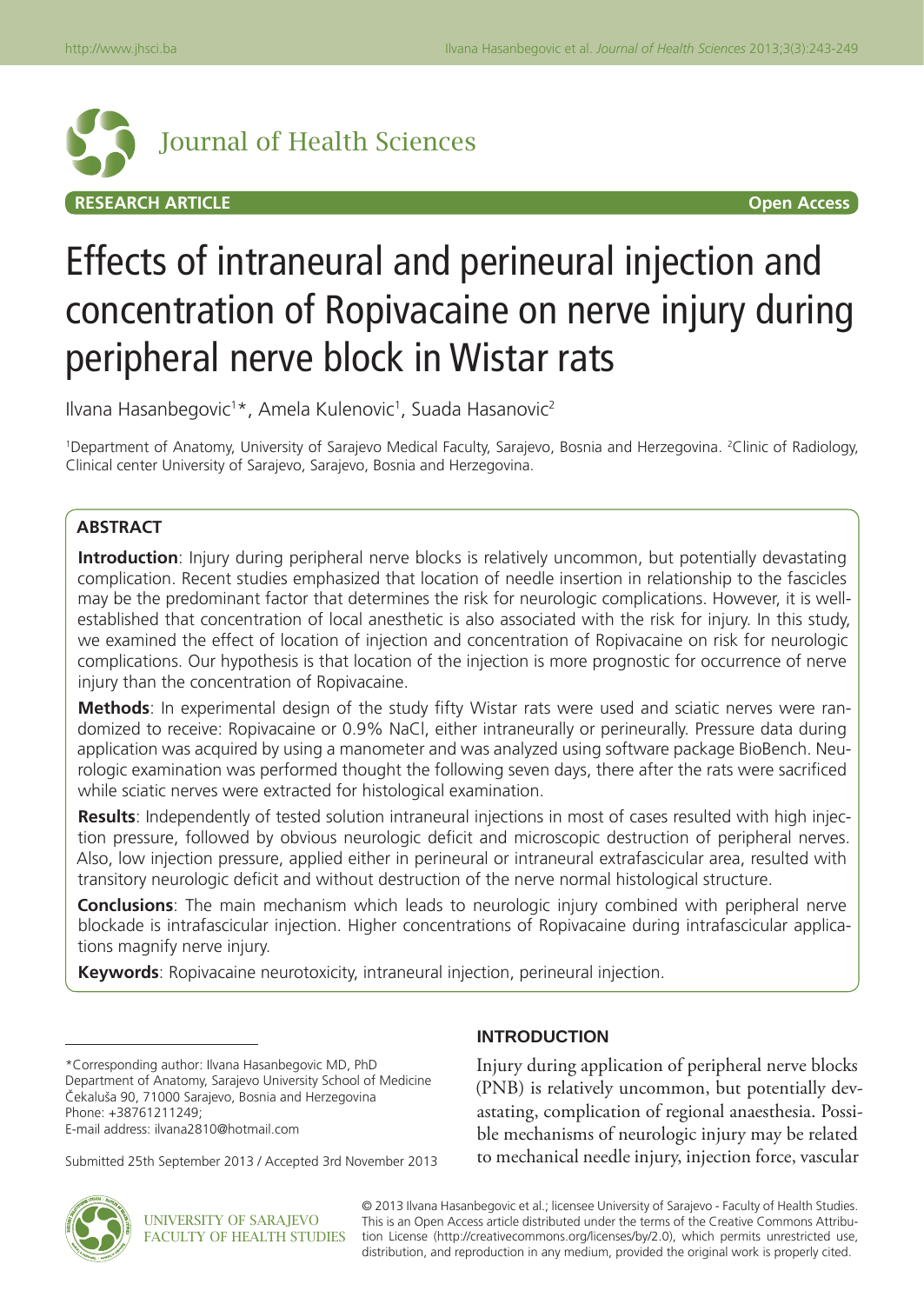injury, or neurotoxicity of local anesthetics and their additives (e.g., vasoconstrictors).

Recent studies emphasized that location of needle insertion and injection of local anesthetic (LA) in relationship to the fascicles may be the predominant factor that determines the risk for neurologic complications (1,2). However, it is well-established that concentration of the injected solutions in the vicinity of the nerves and duration of exposure to LA are also associated with the risk for injury (3-5). In this study, we examined the effect of location of injection (intraneural *vs.* perineural) and concentration of Ropivacaine on risk for neurologic complications in Wistar rats.

We hypothesized that location of the injection during application of peripheral nerve blocks has higher prognostic value in occurrence of nerve injury over concentration of injected Ropivacaine.

### **METHODS**

After animal care Ethics committee approval of the University of Sarajevo, 50 adult Wistar rats were used in experimental designed type of the study. The animals were anesthetized with an intraperitoneal injection of pentobarbital 50 mg/kg. The sciatic nerve was surgically exposed bilaterally to insert a 27 G needle (Terumo Europe NV, Leuven, Belgium) intraneurally on one side and perineurally on the contralateral side, laterality determined randomly (by the method of sealed envelopes). For perineural injections needle was placed within the epineural tissue but outside the perineurium, while for intraneural injections the needle was placed intraneurally inside the perineurium. The selection of concentration of 2 ml of 0.2%, 0.5%, 0.75%, and 1% Ropivacaine or 0.9% NaCl was randomized (using a computer-generated sequence). An automated injection pump (PHD 2000 Harvard Apparatus, Holliston, MA) administered the injections at a speed of 5 ml/min. Injection pressure was continuously recorded using an in-line digital manometer (BioBench). Increased injection pressure was used to distinguish intrafascicular from extrafascicular intraneural injections.

After injection, animals were allowed to wake up from anaesthesia and were given a series of neurologic examinations according to Thalhammer (6). Neurologic examinations were performed hourly for the next 6 hour and daily for the next 7 days, and included assessment of proprioception, motor function and nociception by the following criteria:

- Proprioception was evaluated by testing postural reactions (tactile placement response - the rat was kept in a normal resting posture, toes of one foot were flexed with their dorsal part placed onto the supporting surface and the ability to reposition the toes was evaluated). The functional deficit was graded as: 0 - normal; 1 - slightly impaired; 2 - severely impaired; 3 - absent.
- Motor function was evaluated by measuring the extensor postural thrust: the rat was held upright with the hind limb extended so that the body's weight was supported by the distal metatarsus and toes and the extensor postural thrust could be measured as the force applied to the digital balance, the force that resists contact of the platform balance by the heel. The reduction in the force, representing reduced extensor muscle tone, was considered as a deficit of motor function and expressed as a percentage of the control force.
- Nociception was evaluated by observing the withdrawal of the limb in response to a noxious stimulation as:

4 - Normal withdrawal reaction, rapid withdrawal of the paw, vocalization, bites the forceps;

3 - Slower withdrawal reaction, slower withdrawal of the pinched extremity, vocalization, no attempts to bite the forceps;

2 - Slow withdrawal reaction, no vocalization, no attempts to bite the forceps;

1 - Barely perceptible withdrawal, no vocalization, no attempts to bite the forceps;

0 - no withdrawal, no vocalization, no attempts to bite the forceps;

The block duration was defined as time which passes until the response returns to score 3 (75 % of normal).

The animals were euthanized 7 days after injection of the test solutions, and specimens of the sciatic nerve on block with neighboring tissues were removed. The samples were fixed in formalin and paraffin followed by microtomal sections and stained with hematoxylin and eosin methods. Qualitative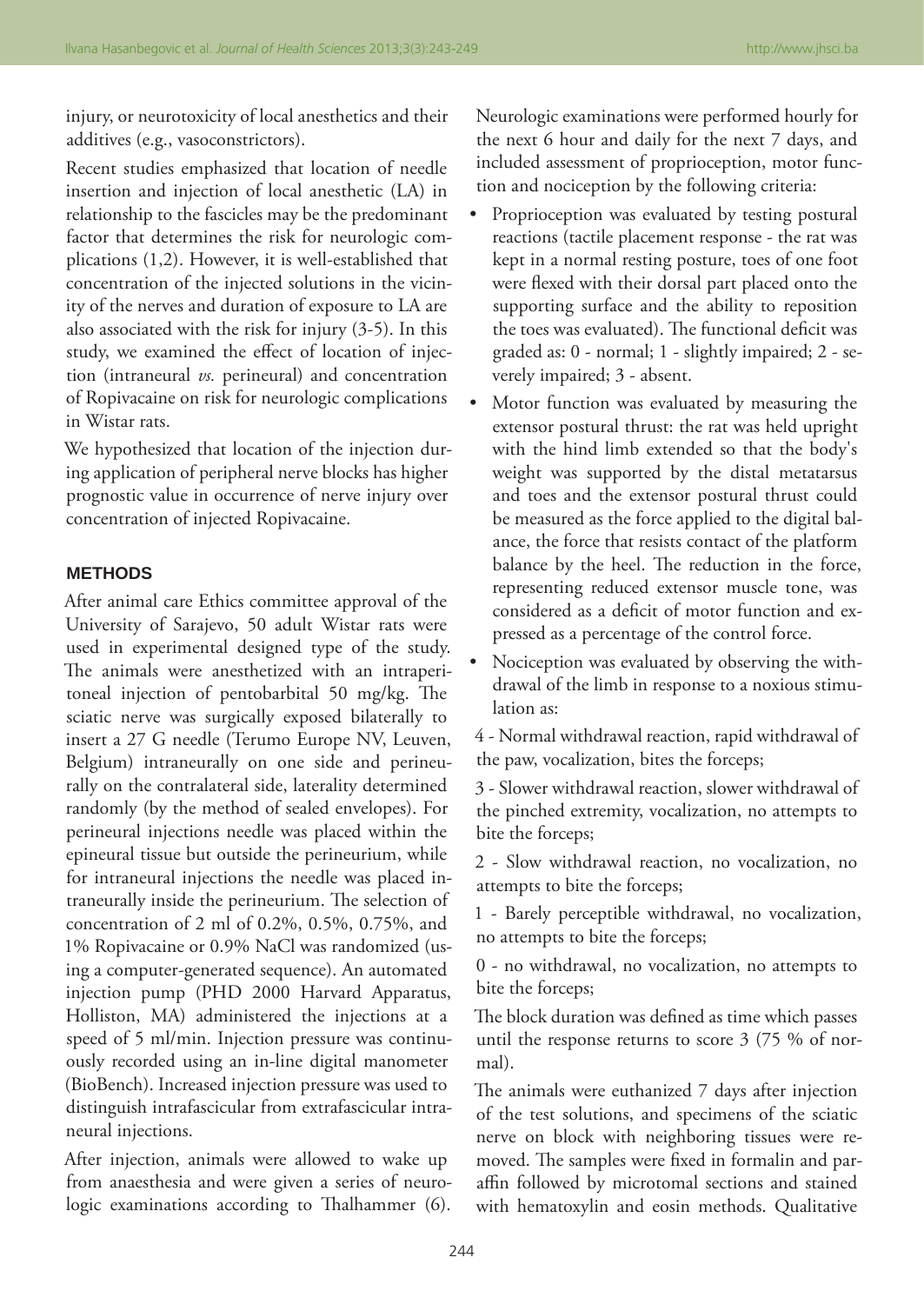histological analysis of the samples was performed by pathologist blinded to the study groups.

#### **Statistical analysis**

A study sample size of 100 sciatic nerves (50 rats) were required for the 80% power and a 5% type I error rate for a two-tailed T-test designed to detect a 1.5 SD difference in peak injection pressure in two groups defined as perineural vs. intraneural injections. Rates of neurologic and histological injuries were compared between intraneural and perineural injection by using McNemar's test for paired proportions. Fisher's exact test was used to compare injury rates during the intraneural injection, based on injected solution. Statistical analysis was performed by using SPSS and a p value of <0.05 was considered to be significant.

## **RESULTS**

#### **Injection pressures**

All experiments were completed as planned. All perineural injections resulted with the low pressure  $($ 24.5 kPa), while the majority of intraneural injections resulted with the high pressure ( $\geq 109.8$  kPa). Only two intraneural injections resulted in lower injection pressures which are indicated as intraneural extrafascicular injections.

During intraneural applications the maximum pressure was 187.3 kPa, while the minimum pressure was 26.4 kPa, achieved in peak effect. Maximum pressure reached in all perineural applications was 24.5 kPa and minimum was 14.6 kPa, also achieved in peak effect. The average value of maximum pressure achieved in peak effect for intraneural injection was 138.1±30.9 kPa (mean value ± standard deviation), in comparison to 16.9±1.9 kPa for perineural injection ( $p \le 0.05$ ). The difference between average values of intra and perineural injections (with 95% confidence interval) was statistically significant  $(t=3.14; DF=6; p=0.02).$ 

## **Neurologic outcome**

After recovery from general anesthesia, sensory-motor sciatic blockade was evident in rats that received Ropivacaine in each concentration but not in rats received saline.



**FIGURE 1.** Proprioception of rat's hind limb after injection application; i.n. – inraneural; p.n. – perineural.



**FIGURE 2.** Motor function of rat's hind limb after injection application; i.n. – inraneural; p.n. – perineural.



**FIGURE 3.** Nociception of rat's hind limb after injection application. i.n. – inraneural; p.n. – perineural.

Following neurological exam, it has been found that all intraneural injections which were associated with high application pressure (independent of the tested solution and concentration) resulted with deficits which lasted more than 24 hours, and neurological deficits were evident also at the end of experiment,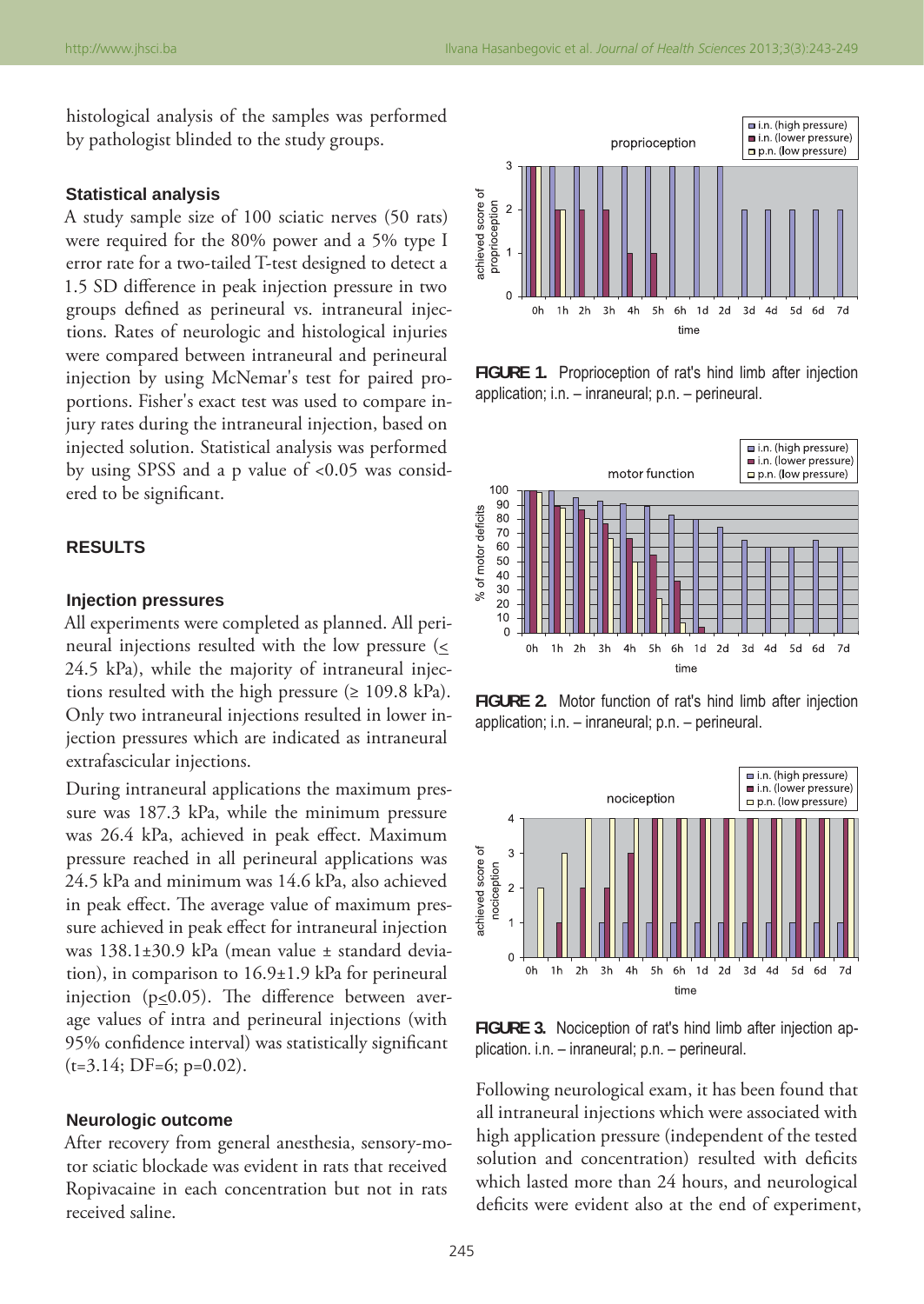after 7 days, which clearly shows that intraneural intrafascicular injection caused the nerve damage.

On the contrary, all injections associated with low injection pressure, whether they were intraneural or

perineural didn't result with neurological sequels at the end of the experiment  $(p<0.05)$ . Furthermore, in most cases neurological deficit has withdrawn within first 24 hours of experiment, (Figure 1-3).



**FIGURE 4.** (**A**) Perineural application of 0.75% Ropivacaine with low injection pressure (HE, X10). Cross-section of rat's sciatic nerve composed of two nerve fasciculus. Connective tissue of nerve and nerve fibers preserved structures. (B) Perineural application of 0.75% Ropivacaine with low injection pressure (HE, X100). Epineurium infused with erythrocytes. Perineurium lamellas preserved, as well as structure of nerve fibres intrafasciculary. (C) Perineural application of 0.75% Ropivacaine with low injection pressure (HE, X400). No deviation from the normal histological structure of nerve fibers visible intrafasciculary. (D) Intraneural application of 0.2% Ropivacaine with high injection pressure (HE, X40). Noticeable invaginations of epineural connective tissue (indicated by arrow), with loss of structural space intrafasciculary. Perineurium is shown as division of lamellas with its significant disintegration, while nerve fibers evidence of nerve injury. (E) Intraneural application of 0.2% Ropivacaine with high injection pressure (HE, X100). Visible damage of epineurium, perineurium, which continues to the fasciculus and nerve fibers, which probably corresponds to place of needle penetration (marked arrow). Diffuse damage of nerve fibers. (F) Intraneural application of 0.2% Ropivacaine with high injection pressure (HE, X250).Nerve fibers are disarranged in the space and of increased volume. Most of the axons of those fibers are dislocated and hyperacidophile. Advanced axolysis and myelin disintegration is noticed. Some of the erythrocytes are located extravasally. (**G**) Intraneural application of 1% Ropivacaine with high injection pressure (HE, X 40). Place the cursor shows a marked rupture of perineurium. Degenerative changes through entire fasciculus are noted. Groups of adipocytes with hyperemic blood vessels are evident. (**H**) Intraneural application of 1% Ropivacaine with high injection pressure (HE, X 250). Diffuse axonal swelling and an advanced axolysis up to degree of complete disintegration was apparent. No normal axons are seen. Schwann's cells are enlarged with hyperchromatic nuclei. Ep-epineurium; Pe-perineurium; Nf-nerve fibres; Er- erythrocytes; Ed-edema; Ad- adipocytes; Ic- inflammatory cells; Bv-blood vessels; Sc- Schwann's cells.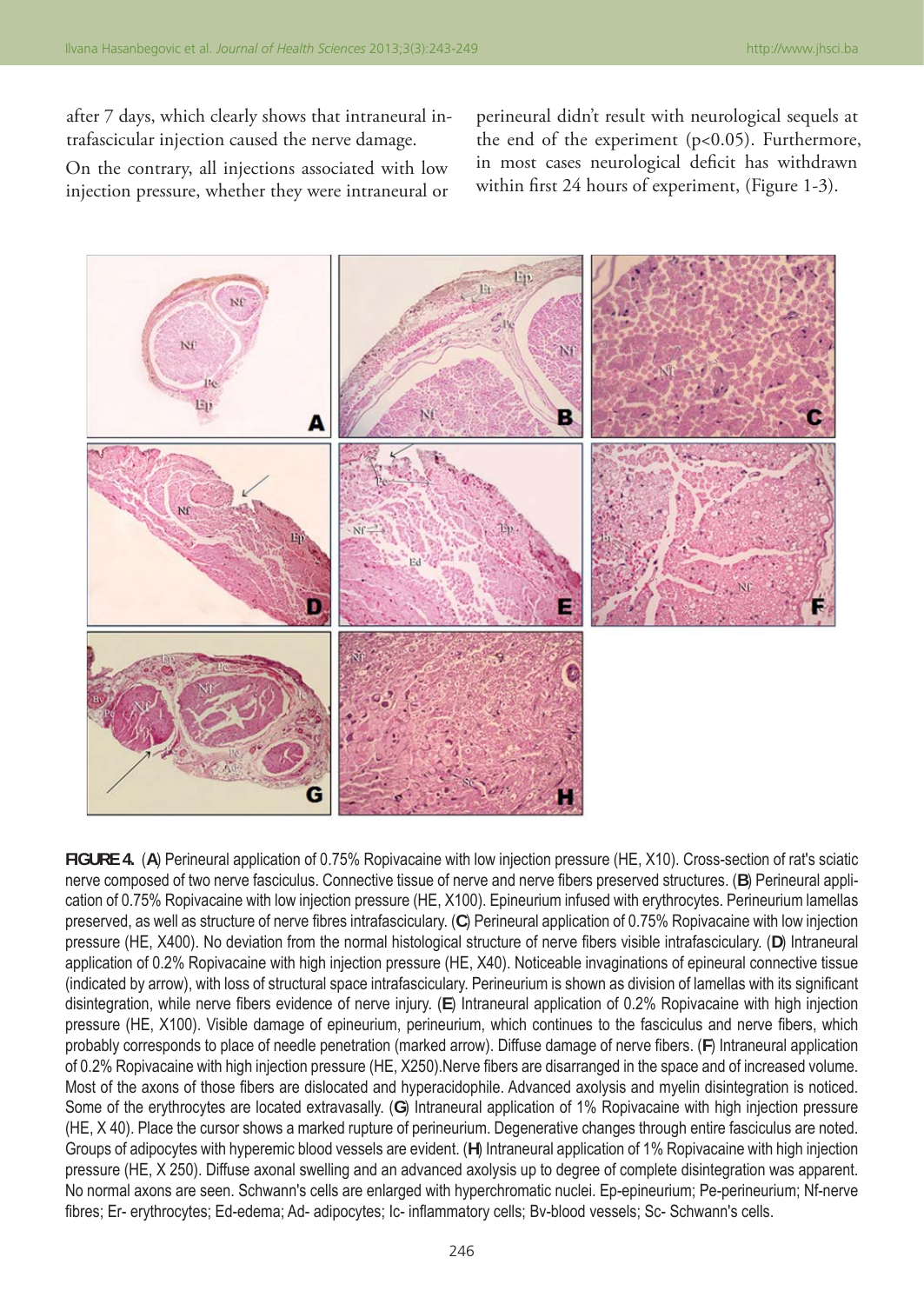## **Histopathological examination**

Histological examination revealed normal sciatic nerve structure in all low pressure injections (50 perineural and 2 intraneural extrafascicular). Perineurial and extrafascicular injections (independent of the tested solution and concentration) didn't result in any significant nerve injury as assessed by light microscopy (Figure 4 A-C).

By contrast, pathological changes which varied from occasional nerve fiber injury at the site of injection to severe axonal and myelin degeneration were observed following intrafascicular injections. In addition marked cellular infiltration, subperineurial edema and diffuse axonal swelling was apparent in most of intrafascicular injections, (Figure 4 D-H). Pathological conditions in the periphery of the fascicle were more prominent than in central zone. With higher concentration of Ropivacaine injected intrafasciculary pathological findings were more marked, with evidence of wide-spread axonal and myelin degeneration of the entire fascicle. The high injection pressure group had a significantly greater rate of injury (98%) as compared with the low injection pressure group. Using higher concentration of Ropivacaine during intrafascicular injections the degree of nerve injury was increased (0%; Fisher exact test  $p=0.03$ ).

### **DISCUSSION**

Peripheral nerve blockade with local anesthetics is common practice in providing pain control for wide range of surgical procedures and pain syndromes. Inadvertent intrafascicular injection of a local anesthetic can generate a variety of nerve injuries, some of which may result in long-term disability (7). Ropivacaine in any concentration used in this study produced some degree of damage to the nerve when injected intrafascicularly, as evidenced by disintegration and demyelization of nerve fibers.

It is well known that all local anesthetics are potentially neurotoxic if they have been used in higher concentrations than prescribed or if they act on nerve through prolonged time period (8). However, the previous experience shows that perineural application of local anesthetic significantly reduces neurotoxic potential, meaning that it carries very small risk of nerve damage. The reason for this is probably the fact that in normal circumstances applied amount of local anesthetic equalizes pressure with surrounding tissue. In that moment the diffusion into surrounding tissue occurs, the interstitial liquid rapidly dilutes local anesthetic and its concentration further decreases by system absorption. As in previous studies, in our study as well all perineural injections of Ropivacaine (independent of concentrations used) have not resulted with significant damage of nerve fibers.

In contrast to perineural injections, the intraneural injections of local anesthetic may result with nerve damage (9,10). Our results correspond with results from previous studies showing that intraneural injection increases the risk of nerve damage.

While some authors consider that for the emergence of nerve defect multi-factorial impact is needed (mechanical trauma and toxic effect of local anesthetic), others showed that the main cause of nerve injury during application of intrafascicular injection is mechanical trauma, depending on the kind and dose of applied solution and on the addition of epinephrine, we can find various types of nerve damages (11). In our study most of intraneural injections, independent to the kind of applied solution and concentrations, also associated with high injection pressure (48 out of 50 injections) have resulted with persistent neurological deficit, which shows that mechanical insult caused by intrafascicular placed needle is critical in the occurrence of nerve injury. In other words, our results show that the place of application is crucial factor in determination the grade of nerve injury. Higher concentrations of Ropivacaine applied intrafasciculary resulted with increased level of nerve injury.

Contrary to our and many others results Iohom and associates in 2005 applied intraneurally Ropivacaine into sciatic nerve of rat and concluded that intraneural injection of Ropivacaine has no noxious effect on nerve motor function (12). Unfortunately authors ignored that intraneural injection can be intra or extrafascicular, what would have great impact on final outcome. Also, authors analyzed only motor function, without examination of sensory function and without histological verification of those findings. Whitlock et al showed that Ropivacaine is associated with marked histological abnormality when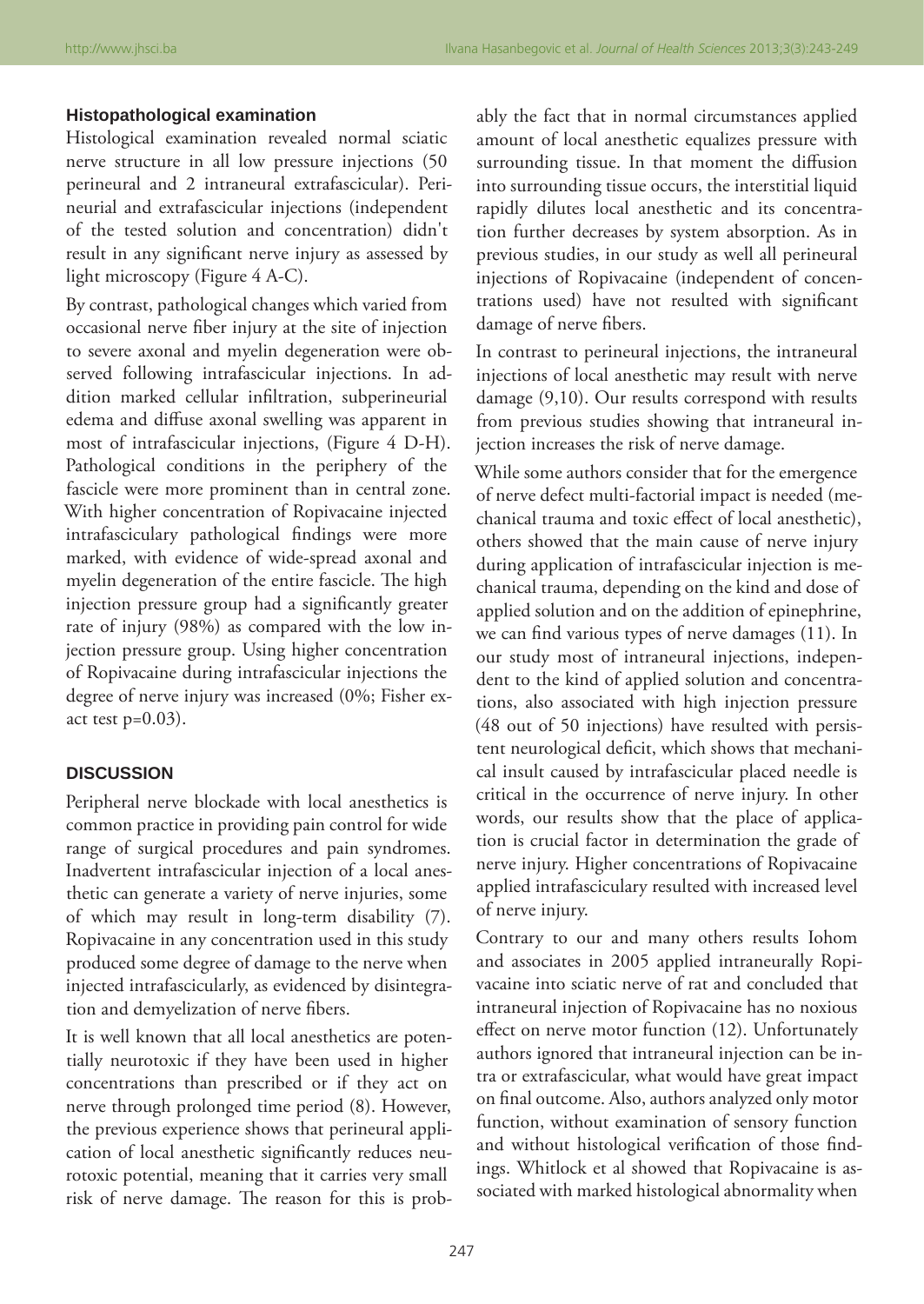injected intrafasciculary, while milder histological damage were seen when Ropivacaine was injected extraneuraly or extrafasciculary (13). The authors used finger pressure to distinguish intrafascicular and extrafascicular injections. Unfortunately, anesthesiologists often rely on subjective estimation of abnormal resistance to injection using finger pressure during the performance of peripheral nerve block, knowing that intraneural injection results with bigger resistance to needle. Hadzic and associates showed that the perception of the resistance can rather vary among the anesthesiologists, that this method is inconsistent and can be affected by different designs of needles (14).

Selander and Hadzic have demonstrated that intraneural injections into sciatic nerve of the dog in most of cases were combined with high injection pressure, while perineural injections were associated with low application pressure (15,16). In our study 48 intra neural injections were combined with injection pressure higher than 109 kPa, while neither one perineural injection was resulted with pressure higher than 24.5 kPa. Even more important, intraneural high injection pressures in our study were also associated both with neurological deficit and histological evidence of injury to nerve fascicles.

Two low pressure intraneural injections did not result in neurological consequences because the needles were not lodged intraneurally but between the fascicles instead of intrafasciculary. Since peripheral nerves have natural protective mechanisms, like relative resistant membrane of perineurium, it is hard to assure intrafascicular lodged needle. In that case local anesthetic is deposited out of fascicle and such blockade lasts for hours after injection, but there is no histological evidence of nerve fibers damage.

In our study fascicular injury and neurological deficit were developed only after intraneural injection joined with high injection pressure. Study of Kapur and associated gave similar results (17). In fact, they used sciatic nerves of dogs and injected 20 intra neural injections in which only 8 resulted with intrafascicular lodged needle and were combined with high injection pressure. Remaining 12 intraneural injections were combined with lower injection pressure and there was no evidence of nerve fibers injury. Opposed to the mentioned study in our study number of intraneural extrafascicular injection was much lower (2 from 50). The reason is that sciatic nerves differ in rats and dogs. In rats nerve is composed mostly from 1 big and 1-2 small fascicles with little epineural tissue. It is not case with sciatic nerve of dogs, pigs, rabbit and humans, where nerve is mostly multifascicular or composed from more equal fascicles with extensive epineurium. This is the reason why in other species was more difficult lodging the needle intrafasciculary than in our case.

Besides proven neurotoxic properties of Ropivacaine when injected intrafasciculary, feature which is characteristic for all other local anesthetics, Ropivacaine applied perineuraly is good choice for intraoperative and postoperative regional anaesthesia and analgesia. In general, all tested solutions caused nerve injury when injected intrafascicularly, and in contrast, extrafascicular injections produced little to no damage. This clearly showed that place of injection is crucial factor in determining nerve injury, while high concentration of LA only amplifies the level of injury.

#### **CONCLUSIONS**

Combination of intraneural intrafascicular needle placement and high injection pressures leads to severe fascicular injury and persistent neurologic deficits. The main mechanism which lead to neurologic injury combined with peripheral nerve blockade is intrafascicular injection. Higher concentration of Ropivacaine during intrafascicular applications magnify nerve injury. Ropivacaine applied in intrafascicular space is neurotoxic, similar like any other local anesthetics. Ropivacaine applied in perineural area is potent long lasting local anesthetic appropriate for intraoperative and postoperative regional anaesthesia and analgesia.

## **COMPETING INTERESTS**

The authors declare no competing interests.

#### **REFERENCES**

- 1. Gentili F, Hudson AR, Hunter D, Kline DG. Nerve injection injury with local anesthetic agents: a light and electron microscopic, fluorescent microscopic, and horseradish peroxidase study. Neurosurgery. 1980 Mar;6(3):263-72.
- 2. Kalichman MW, Powell HC, Myers RR. Quantitative histologic analysis of local anesthetic-induced injury to rat sciatic nerve. J Pharmacol Exp Ther. 1989 Jul;250(1):406-13.